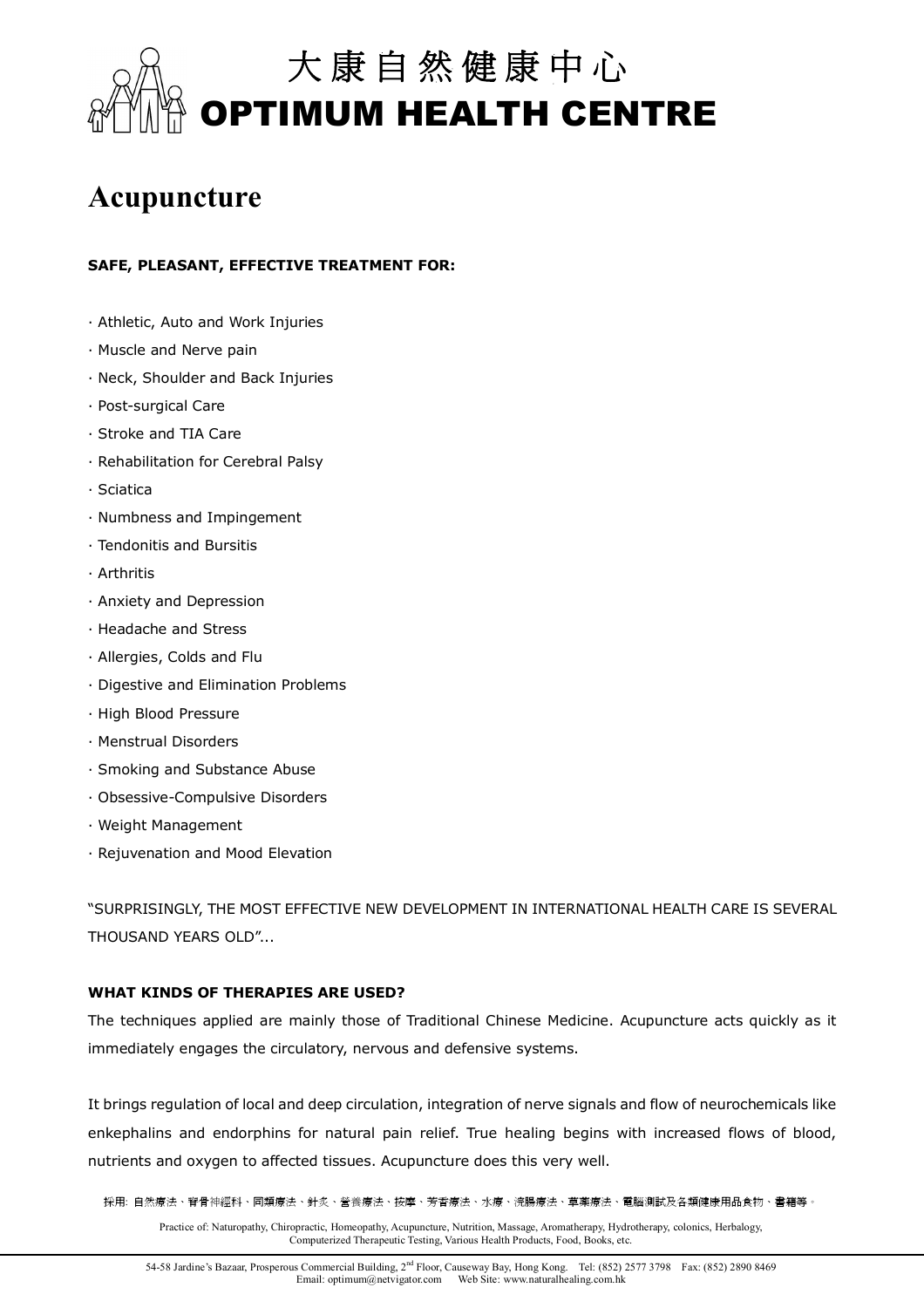

# 大 康 自 然 健 康 中 心 **P.2of 3 OPTIMUM HEALTH CENTRE**

Treatment is comfortable and virtually painless. The pins are hair-thin, sterilized and single use. Deep relaxation typically accompanies treatment.

Acupressure is a set of strokes and stretches used in place of or with acupuncture. Acupressure supplies more blood, nutrients and oxygen to tissues so that lasting healing can take place.

Herbs and supplements build the organs and strengthen resistance. The best treatment for weak and chronic conditions is to turn them into strengths. Increased energy and greater productivity result.

Heat therapies with herbs and with hot packs relax and loosen muscles so that deep tissue healing occurs.

## **WHY SHOULD I TRY A COURSE OF ACUPUNCTURE?**

Acupuncture is part of a complete system of effective healing developed over a period of 2500 years.

Acupuncture treatment of nerve and muscle pain, repetitive stress injuries and addictions is generally less expensive and more effective than conventional medical treatment.

Acupuncture is free of the side effects of drugs and surgery. It is a complement to other methods of healing. It may be the ideal choice for your health concerns.

### **HOW DOES ACUPUNCTURE WORK?**

Acupuncture relies on the body's own defensive and immune systems for its effects. Inserting a hair-thin needle sends messages up the spinal cord to the brainstem and cerebral cortex for processing. Orders are then sent down the spinal cord to levels above and below the site of insertion.

Chemical and hormonal messengers achieve balance in the body by repairing tissue and providing drugless pain relief. The harmony of yin and yang and the flow of energy that results is called homeostasis in the West.

Acupuncture treats the mechanism behind pain for true healing. Pain and poor organ function are the result of lack of circulation to affected tissues.

Acupuncture solves these problems in most cases and does so quickly.

採用: 自然療法、脊骨神經科、同類療法、針炙、營養療法、按摩、芳香療法、水療、浣腸療法、草藥療法、電腦測試及各類健康用品食物、書籍等。